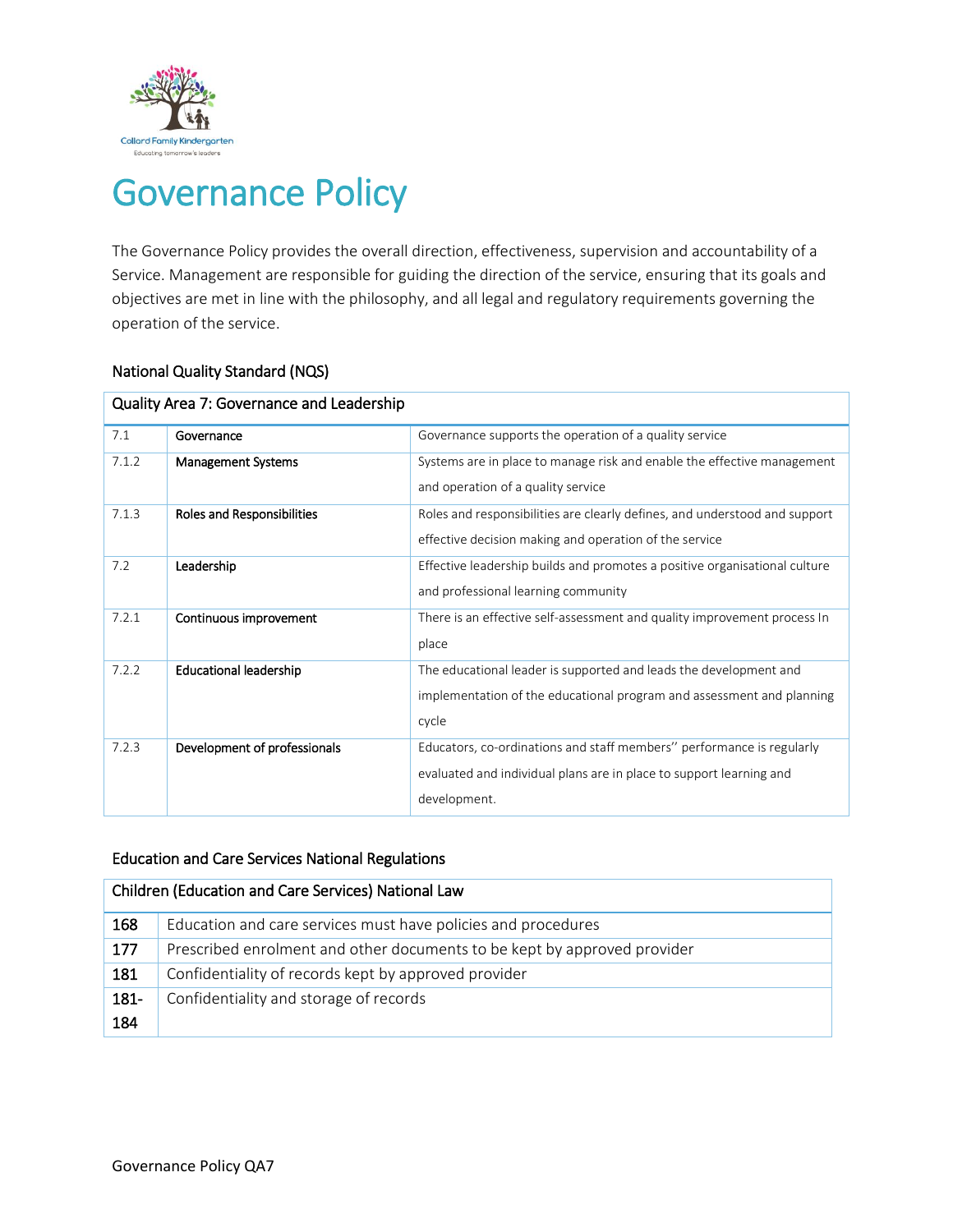

#### PURPOSE

Our Service aims to ensure all legal and financial requirements are implemented and recognised through appropriate governance practices, providing quality education and care, meeting the principles, practices and elements of the Early Years Learning Framework and the National Quality Standard.

#### **SCOPE**

This policy applies to children, families, staff, management and visitors of the Service.

#### IMPLEMENTATION

Governance is the process that our Service is directed, controlled and held accountable to ensure the right decisions are made.

The Approved Provider and Nominated Supervisor of the Service accept the legal responsibilities associated with establishing and administrating the Service. Our Service has the following established positions:

| <b>Approved Provider</b>    | Melissa Collard                 |
|-----------------------------|---------------------------------|
| <b>Nominated Supervisor</b> | Bianca Collard                  |
| <b>Educational Leader</b>   | Bianca Collard                  |
| <b>Responsible Persons</b>  | Melissa Collard, Bianca Collard |

# The Approved Provider is responsible for:

- Ensuring compliance with the Education and Care Services National Law and Education and Care Services National Regulations
- Complying with family assistance law
- Appointing a Nominated Supervisor, an Educational Leader and a Director/coordinator for the Service
- Supporting the Nominated Supervisor [Responsible Persons] in their role, providing adequate resources to ensure effective administration of the Service.
- Being an employer
- Complying with funding agreements where appropriate

#### Governance Policy QA7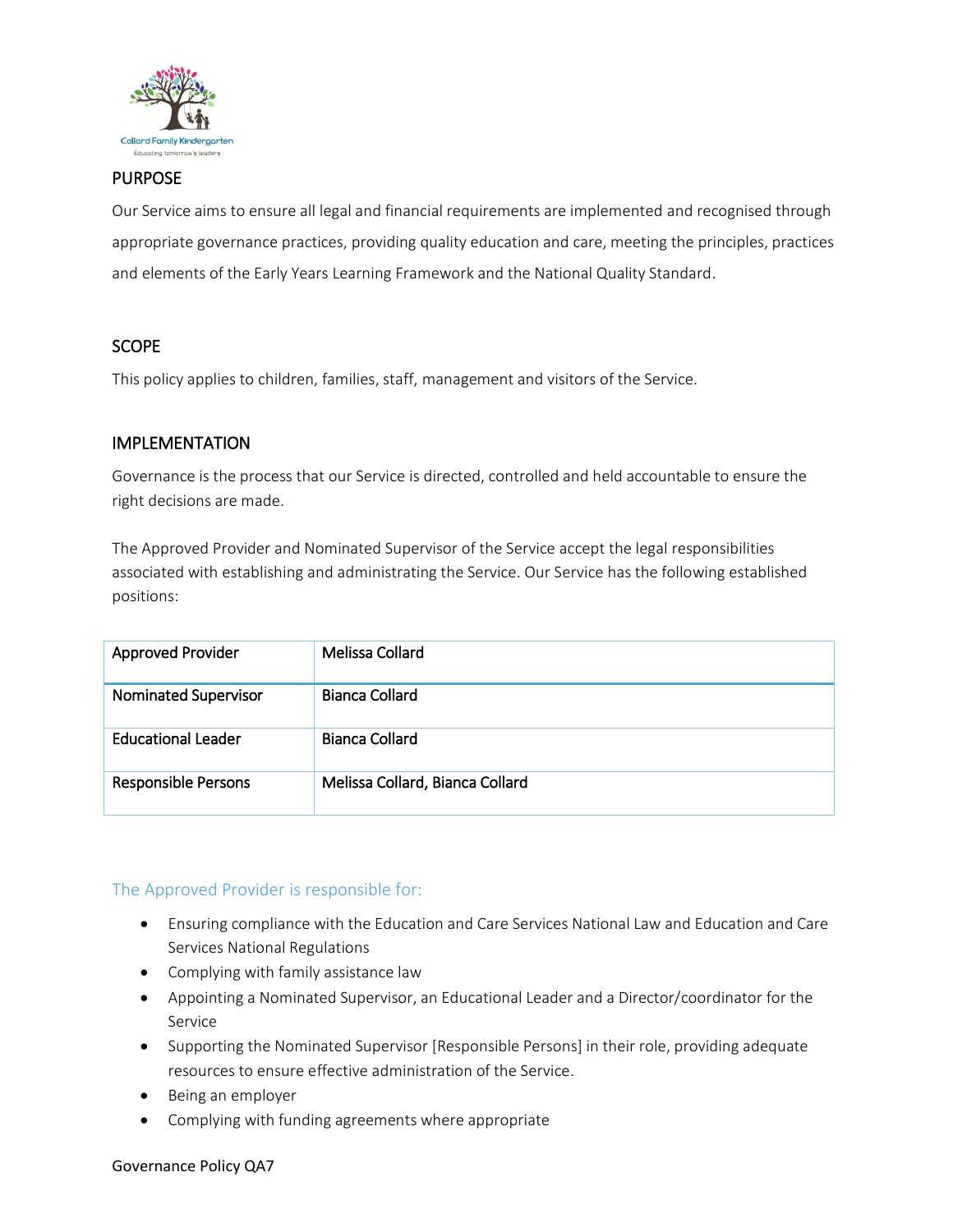

- Ensuring the Service remains financially viable and can meet its debts and other obligations as they fall due
- Managing control and accountability systems
- Completing a Quality Improvement Plan for the Service and update it at least annually
- Complying with all other Victorian and Australian governments' legislation that impacts upon the management and operations of a Service.
- Acting honestly and with due diligence
- Developing coherent aims and goals that reflect the interests, values and beliefs of all stakeholders of the Service
- Developing a clear and agreed philosophy which guides business decisions and the work of Management and staff
- Ensuring there is a sound foundation of policies and procedures that complies with all legislative and regulatory requirements, and that enables the daily operation of the Service to be in line with the Service's philosophy and goals.
- Maintaining up to date and current policies and procedures for compliance by all Educators.
- Establishing clearly defined roles and responsibilities for the members of the Management Committee and staff, individually and as a collective - clearly articulate the relationship between all stakeholders.
- Reviewing the Service's budget and monitoring financial performance and management to ensure the Service is solvent at all times, and has good financial strength.
- Approving annual financial statements and providing required reports to government setting and maintaining appropriate delegations and internal controls.
- Appointing staff and monitoring their performance
- Evaluating and improving the performance of the Management Committee
- Ensuring all Educators and staff have a clear understanding about the hierarchy of management
- Reviewing the work process regularly
- Providing clear, and direct feedback and instruction that is suitable and communicated in writing.

# The Nominated Supervisor is responsible for:

- Adhering to the National Education and Care Service Regulations and National Law
- Developing ethical standards and a code of conduct which guide actions and decisions in a way that is consistent and reflective of the Service's expectations
- Undertaking periodical planning and risk assessments and having appropriate risk management strategies in place to manage risks faced by the Service
- Ensuring that the actions of and decisions made are clear and consistent and will help build confidence in all stakeholders
- The day to day management of the Service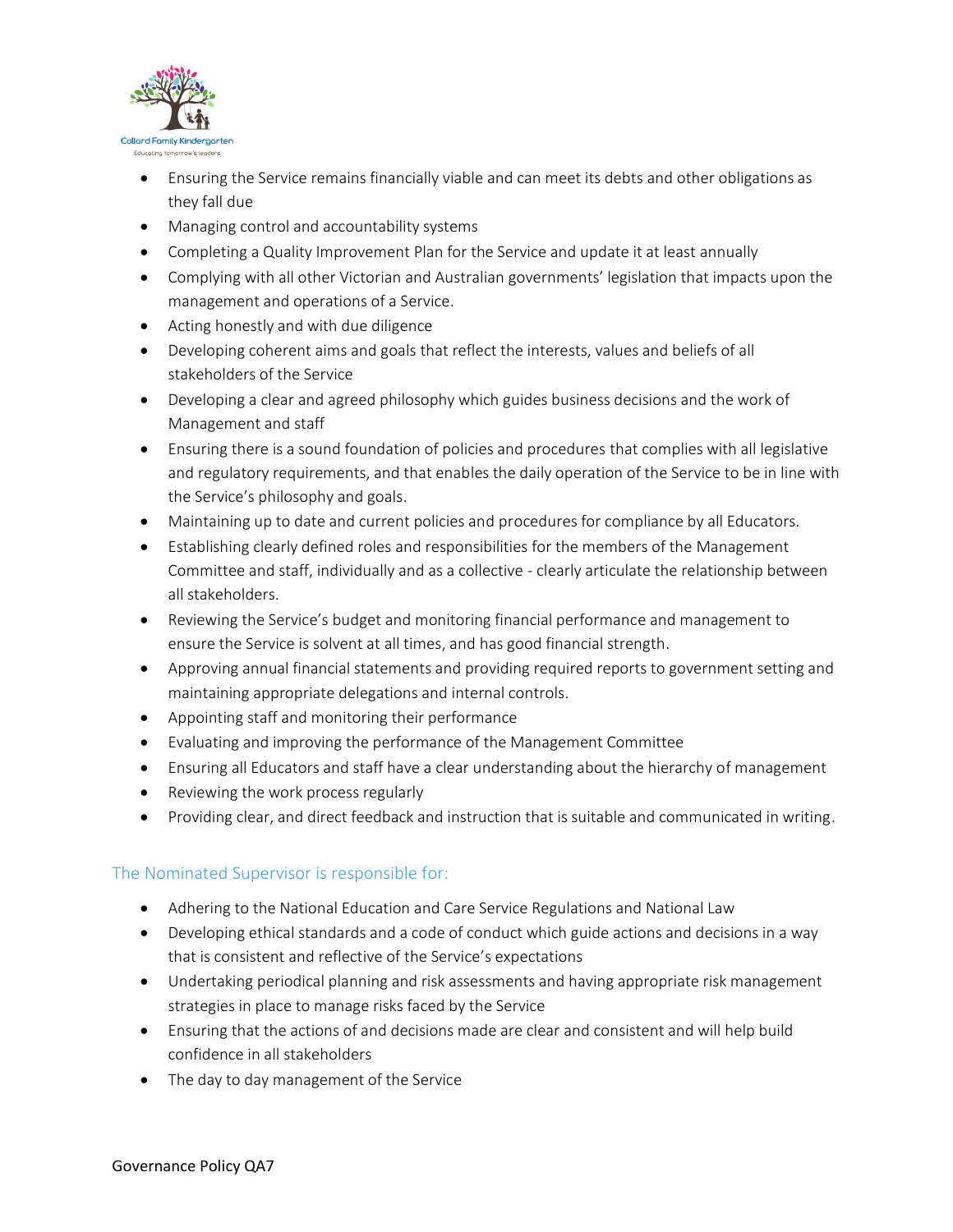

- The effectiveness of the Service's well-defined partnership between the Management Committee and the Nominated Supervisor. The partnership requires clear understanding of roles and responsibilities, and regular and open communication
- Producing outcomes together with Educators and Staff. Educators must agree on their responsibilities and work according to current policies and procedures.
- Providing educators with training, resources and support.
- $\bullet$  Identifying and reporting if something significant occurs.
- Identifying work required for completion and delegate to Educators/staff
- Ensuring Educators and Staff do not delegate responsibilities for which they are accountable for or have been delegated to them by Management.
- Delegate all tasks in writing with a clear due date.
- Ensuring Educators are adhering to service policies and procedures.

#### Service Philosophy

- The development and review of the philosophy and policies will be a continuous process on an annual basis or when required.
- The philosophy and associated statement of purpose will reinforce all other documentation and the practices of the Service. The philosophy will reflect the principles of the approved national framework "Being Belonging Becoming" and "My Time, Our Place".
- There will be a collaborative and consultative process to support the development of the philosophy that will include children, parents and Educators.
- All documents will be dated and include nominated review dates.

# **Confidentiality**

All members of the Management Committee along with the Nominated Supervisor, Educators and Staff who gain access to confidential information, whether in the course of their work or otherwise, shall not disclose information to anyone unless the disclosure of such information is required by law and will respect the confidentiality of all documents and meetings that occur. This also includes:

- Using information acquired for their personal or financial benefit, or for the benefit of any other person
- Permitting any unauthorised person to inspect, or have access to any confidential documents or other information.

This obligation, placed on a member of the Committee of Management, Nominated Supervisor, Educator and Staff shall continue even after the individual has completed their term and is no longer on the Management Committee or employed by the Service.

The obligation to maintain confidentiality also applies to any person who is invited to any meetings of the Management Committee.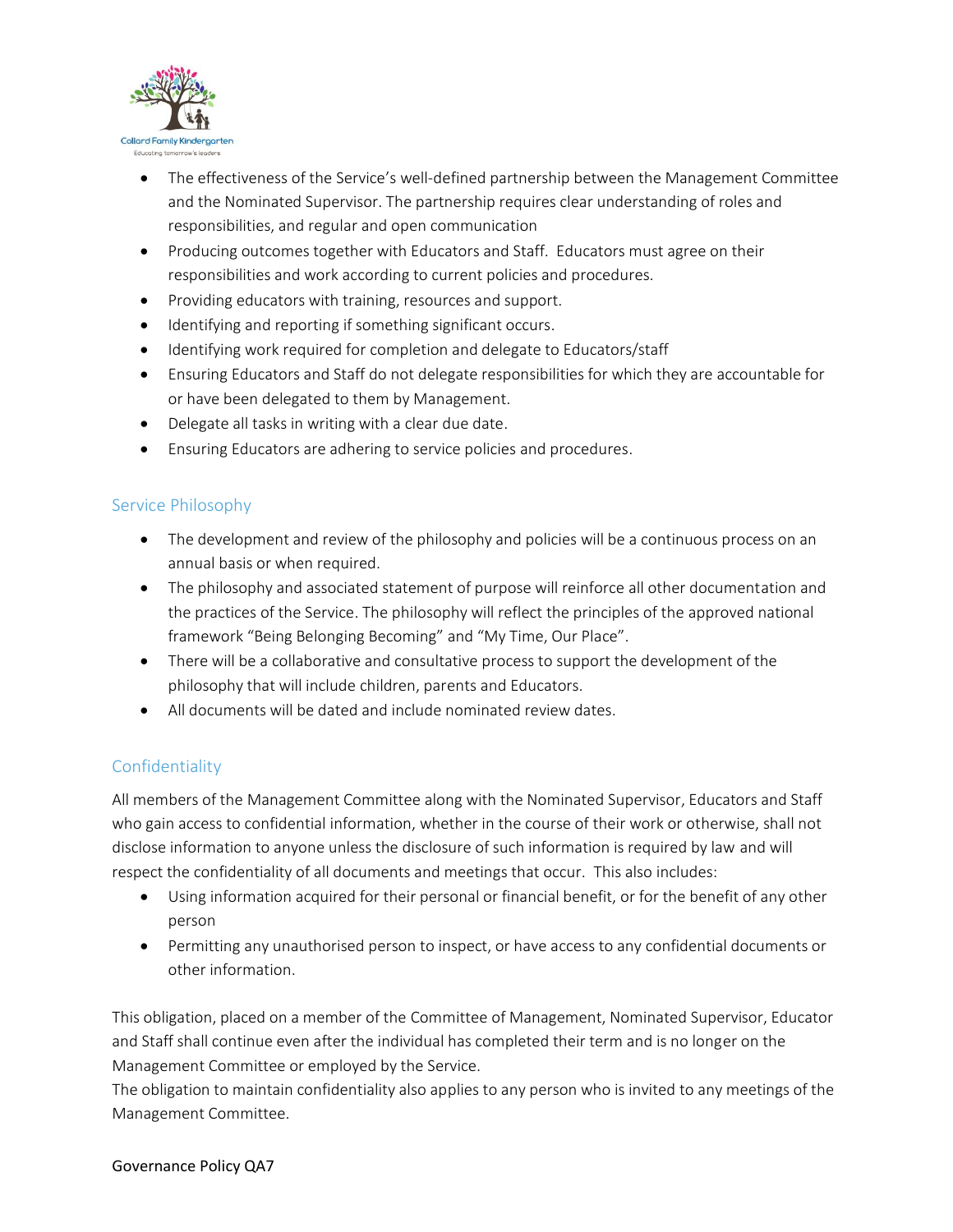

# Ethical decision-making

Our Service will make decisions which are consistent with our policies and procedures which work in conjunction with the national education and care law and regulations, our approved learning framework (EYLF) and the ethical standards.

#### Review and Evaluation of the Service

- Ongoing review and evaluation will support the continuing development of the Service. We will ensure that the evaluation involves all stakeholders.
- The development of a Quality Improvement Plan (QIP) will form part of the reflection procedure. Reflection on what works within the Service and what needs additional development. This will be included in the QIP.

#### Maintenance of Records

- The Service will adhere to record keeping requirements outlined in the National Regulations.
- The Service will adhere to the storage of confidential records outlined in the National Regulations.
- The Service has a responsibility to keep sufficient records about staff, families and children in order to operate dependably and lawfully.
- The Service will safeguard the interests of the children and their families and the staff, using procedures to ensure appropriate privacy and confidentiality practice is upheld
- The Approved Provider assists in determining the process, storage place and time line for storage of records.
- The Service's orientation and induction processes will include the provision of significant information to managers, educators, children and families to comply with National Regulations and Standards.
- The Approved Provider will need to ensure that the record retention procedure meets the requirements of the following government departments:
	- o Australian Tax Office (ATO)
	- o Family Assistance Office (FAO)
	- o Early Childhood Education and Community (ECEC)

#### Managing conflicts of interest

 Conflict of interest, whether actual, potential or perceived, must be declared by all members of the Management Committee/Nominated Supervisor, Senior Staff and managed effectively to ensure integrity.